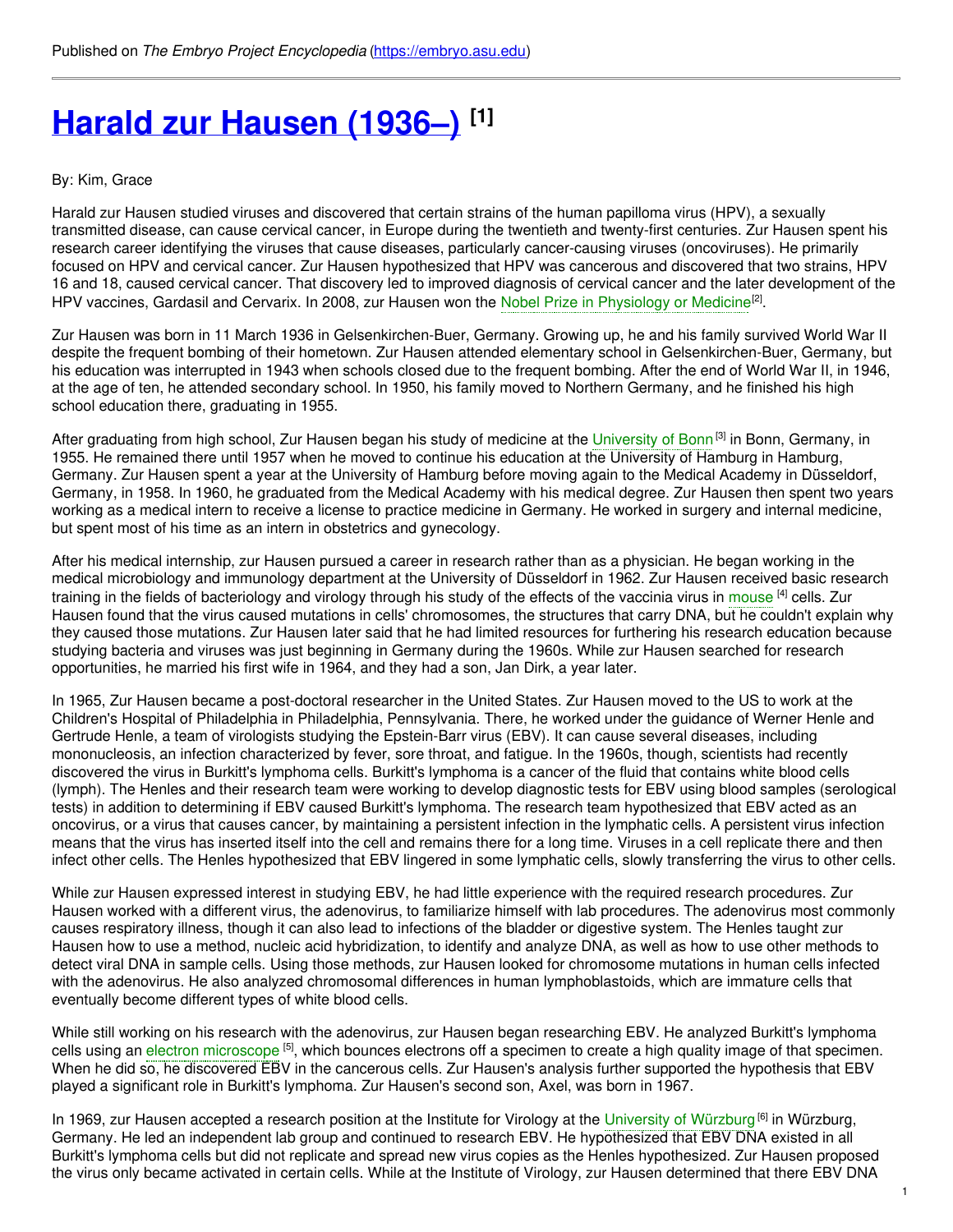was present in the DNA of Burkitt's lymphoma cells, even if it was not causing diseases like mononucleosis. Rather, EBVinfected lymphatic cells lived longer than uninfected cells, enabling them to grow and reproduce more than normal, a sign of cancer. He showed that viruses, as genetic information within human tumor cells, can initiate tumor growth by potentially modifying the [genes](https://embryo.asu.edu/search?text=genes) <sup>[7]</sup> of the host cells.

In 1972, zur Hausen accepted a chairman position at the Institute of Clinical Virology in Erlangen-Nüremberg in Erlangen, Germany. During his time as chairman, zur Hausen began to study the causes of cervical cancer. Scientists had hypothesized that herpes-simplex 2 virus (HSV-2), a sexually transmitted infection that commonly results in genital warts, caused cervical cancer. Researchers had agreed that genital warts were most often caused by sexually transmitted infections. Scientists then demonstrated the presence of HSV-2 DNA in cervical cancer tumor cell samples, leading some to hypothesize that HSV-2 caused cervical cancer. Zur Hausen conducted his own research experiments using nucleic acid hybridization to search for HSV-2 DNA in cervical cancer tumor samples.

However, when zur Hausen looked for HSV-2 DNA in cervical cancer tumor samples in 1976, he found inconsistent results. Not all tumor samples contained HSV-2 DNA, leading zur Hausen to question whether or not the HSV-2 caused the cervical cancer. After failing to produce evidence of HSV-2 DNA in tumor samples, zur Hausen began investigating another sexually transmitted infection as the cause of cervical cancer, the human papilloma virus (HPV). Zur Hausen reviewed medical reports of women with HPV-caused genital warts developing cervical cancer. The medical reports linked HPV-caused genital warts to cervical cancer. Using those findings, zur Hausen published his theory that HPV caused cervical cancer 1976. A year later in 1977, zur Hausen moved to the Institute for Virology and Immunology at the University if Freiburg in Freiburg, Germany. Also in 1977, zur Hausen's third son Gerrit was born.

From 1977 onward, zur Hausen confirmed his theory that HPV causes cervical cancer. When he published his hypothesis that HPV caused cervical cancer in 1976, zur Hausen theorized that genital warts caused by HPV infections led to cervical cancer. In 1980, he and his research team cloned HPV DNA, using it as a template to analyze HPV DNA found in in samples. From 1980 through 1982, zur Hausen and his research team analyzed genital wart samples and discovered two new types of HPV in the samples, HPV 6 and 11.

After isolating and [cloning](https://embryo.asu.edu/search?text=cloning) <sup>[8]</sup> HPV 6 and 11 DNA, zur Hausen and his research team searched for HPV 6 and 11 DNA in cervical cancer tumor samples. If they found HPV 6 and 11 DNA in cervical cancer tumor samples, then the research team could conclude that HPV 6 and 11 caused cervical cancer. While the research team found some HPV 6 and HPV 11 DNA in the cervical cancer tumor samples, the DNA was not abundant. In 1983 and 1984, Zur Hausen instead discovered two new HPV strains, HPV 16 and 18, in the cervical cancer tumor samples.

In 1984, zur Hausen moved to *Deutsches Krebsforschungszentrum* (the German Cancer Research Center) in Heidlberg, Germany. He also divorced his first wife and married Ethel-Michele de Villiers, one of the members of his research team. Zur Hausen and his research team continued investigating genital wart samples and cervical cancer samples. They found that HPV 6 and 11 were prevalent in genital wart samples, whereas HPV 16 and 18 were prevalent in cervical cancer samples.

In 1986, zur Hausen contacted pharmaceutical companies to create an HPV vaccine. Zur Hausen later recalled that pharmaceutical companies rejected his vaccine proposals due to concerns that the vaccines may not be profitable for the companies and that there were more pressing health concerns than HPV. Nevertheless, zur Hausen continued his research on HPV. He conducted molecular research on HPV, refining the new molecular DNA techniques while simultaneously conducting research in clinical settings to explain how HPV develops and infects [humans](https://embryo.asu.edu/search?text=humans)  $^{[9]}$ . He also investigated the incidence and prevalence of HPV DNA in cervical cancer patients from around the world.

During the late 1980s, scientists used molecular techniques, like the polymerase chain reaction (PCR), to obtain genetic information from samples more efficiently. Using those techniques, many researchers all around the world found HPV DNA in many types of tissue samples. Those findings weakened zur Hausen's claim that HPV caused cervical cancer. Zur Hausen later argued that because many such techniques were new, lack of training and cross-contamination led to incorrect results.

When zur Hausen first published his hypothesis that HPV caused cervical cancer in the 1970s, few supported his findings. Most scientists argued instead that HSV-2 caused cervical cancer. As zur Hausen continued his research on HPV and cervical cancer in addition to the progress of laboratory techniques, the academic community shifted its research to focus on HPV rather than HSV-2. In 2006, zur Hausen wrote a book on his research findings, *Infections Causing Human Cancer*.

After years of research on HPV and cervical cancer, zur Hausen received many awards for his contributions to the field of oncovirus research. Those included the Robert Koch Prize in 1975, and the William B. Coley Award for Distinguished Research in Basic and Tumor Immunology in 2006. In 2008, zur Hausen won the Nobel Prize in [Physiology](https://embryo.asu.edu/search?text=Nobel%20Prize%20in%20Physiology%20or%20Medicine) or Medicine<sup>[2]</sup> for discovering the two strains of HPV that caused cervical cancer. He shared the prize with the researchers who discovered HIV (the human immunodeficiency virus), Francoise Barre-Sinoussi and Luc [Montagnier](https://embryo.asu.edu/search?text=Luc%20Montagnier) <sup>[10]</sup>. Zur Hausen's Nobel Prize in [Physiology](https://embryo.asu.edu/search?text=Nobel%20Prize%20in%20Physiology%20or%20Medicine) or Medicine <sup>[2]</sup> was controversial. Swedish police conducted an anticorruption investigation to determine if AstraZeneca, a pharmaceutical company involved in the development of the HPV vaccine, influenced two members of the Nobel Prize selection committee. Charges were never brought after the investigation.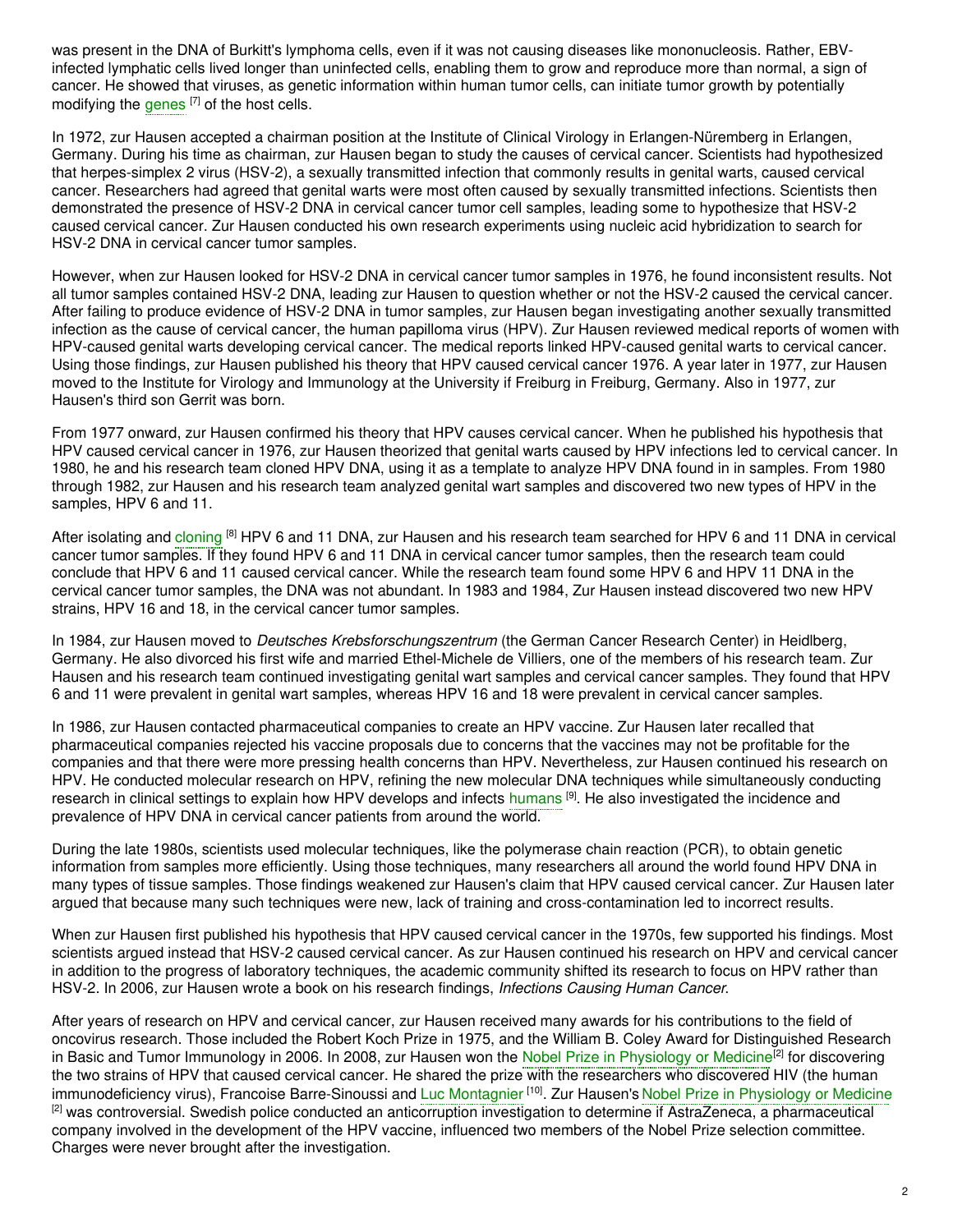Although he retired from his directorship at the German Cancer Research Center in 2003, he continued to conduct research there. By 2016, he was studying the correlation between eating red meat and colorectal cancer.

# **Sources**

- 1. "About Epstein-Barr Virus." Centers for Disease Control and Prevention. http://www.cdc. [gov/epstein-barr/about-ebv.html](http://www.cdc.gov/epstein-barr/about-ebv.html)  $[11]$  (Accessed April 6, 2016).
- 2. "Adenoviruses." Centers for Disease Control and Prevention. <http://www.cdc.gov/adenovirus/> <sup>[12]</sup> (Accessed April 6, 2016).
- 3. Barré-Sinoussi, Françoise, Jean-Claude Chermann, Françoise Rey, Marie-Therese Nugeyre, Sophie Chamaret, Jacqueline Gruest, Charles Dauguet, Claudine Axler-Blin, Françoise Vézinet-Brun, Christine Rouzioux, Willy Rozenbaum, Luc [Montagnier](https://embryo.asu.edu/search?text=Luc%20Montagnier) <sup>[10]</sup>. "Isolation of a T-lymphotropic[retrovirus](https://embryo.asu.edu/search?text=retrovirus) <sup>[13]</sup> from a Patient at Risk for Acquired Immune Deficiency Syndrome (AIDS)." *Science* 220 (1983): 868–871. [http://citeseerx.ist.psu.edu/viewdoc/download?](http://citeseerx.ist.psu.edu/viewdoc/download?doi=10.1.1.463.4754&rep=%0Arep1&type=pdf) <u>doi=10.1.1.463.4754&rep= rep1&type=pdf</u><sup>[14]</sup> (Accessed April 6, 2016).
- 4. Boshart, Michael, Lutz Gissman, Hans Ikenberg, Andreas Kleinheinz, Wolfram Scheurlen, and Harald zur Hausen. "A New Type of Papillomavirus DNA, Its Presence in Genital Cancer Biopsies and in Cell Lines Derived from Cervical Cancer." *The EMBO Journal*. 3 (1984): 1151–1157. [http://www.ncbi.nlm.nih.gov/pmc/articles/PMC557488/pdf/emboj00309-0223](http://www.ncbi.nlm.nih.gov/pmc/articles/PMC557488/pdf/emboj00309-0223%0A.pdf) .pdf<sup>[15]</sup> (Accessed March 31, 2016).
- 5. Briggle, Adam, and Carl Mitcham. *Ethics and Science: An Introduction*. Cambridge: Cambridge University Press, 2012.
- 6. Crum, Christopher, and Gerard Nuovo. *Genital Papillomaviruses and Related Neoplasms*. New York: Raven Press, 1999.
- 7. De Villier, Ethel-Michele, Achim Schneider, H. Miklaw, Uwe Papendick, Dieter Wagner, H. Wesch, Jürgen Wahrendorf, and Harald zur Hausen. "Human Papillomavirus Infections in Women With and Without Abnormal Cervical Cytology." *The Lancet* (1987): 703–705.
- 8. Durst, Matthias, Lutz Gissman, Hans Ikenberg, Harald and zur Hausen. "A Papillomavirus DNA from a Cervical Carcinoma and its Prevalence in Cancer Biopsy Samples from Different Geographic Regions." *Proceedings of the National Academies of Sciences* 80 (1983): 3812–3815. http://www.pnas [.org/content/80/12/3812.full.pdf](http://www.pnas.org/content/80/12/3812.full.pdf) [16] (Accessed March 31, 2016).
- 9. Gissman, Lutz, and Harald zur Hausen. "Partial Characterization of Viral DNA from Human Genital Warts (*Condylomata Acuminata*)." *International Journal of Cancer* 25 (1980): 605–609.
- 10. Gissman, Lutz, Michael Boshart, Matthias Durst, Hans Ikenberg, Dieter Wagner, and Harald zur Hausen. "Presence of Human Papillomaviruses in Genital Tumors." *Journal of Investigative Dermatology* 83 (1984): 26–28 [http://www.jidonline.org/article/S0022-202X%2815%2943457-8/pdf](http://www.jidonline.org/article/S0022-202X%252815%252943457-8/pdf) [17] (Accessed March 28, 2016).
- 11. Gissman, Lutz, Volker Diehl, Hans-Jürgen Shultz-Coulon, and Harald zur Hausen. "Molecular Cloning and Characterization of Human Papillomavirus DNA from a Laryngeal Papilloma." *Journal of Virology* 44 (1982): 393–400.
- 12. "Harald zur Hausen Biographical." Nobel Media. [http://www.nobelprize.org/nobel\\_prizes/medicine/laureates/2008/hausen-](http://www.nobelprize.org/nobel_prizes/medicine/laureates/2008/hausen-%0Abio.html) bio.html <sup>[18]</sup> (Accessed April 6, 2016).
- 13. McIntyre, Peter. "Finding the Viral Link: Harald zur Hausen." *Cancer World*. [http://www.cancerworld.org/pdf/6737\\_cw7\\_32\\_37\\_Masterpiece%20%282%29.](http://www.cancerworld.org/pdf/6737_cw7_32_37_Masterpiece%20%25282%2529.%0Apdf) pdf<sup>[19]</sup> (Accessed April 6, 2016).
- 14. Miller, George. "Immortalization of Human Lymphocytes by Epstein-Barr Virus." *Yale Journal of Biology and Medicine*55 (1982): 305–310. <u>[http://www.ncbi.nlm.nih.gov/pmc/articles/PMC2596471/pdf/yjbm00110-0141](http://www.ncbi.nlm.nih.gov/pmc/articles/PMC2596471/pdf/yjbm00110-0141%0A.pdf) .pdf <sup>[20]</sup> (Accessed April 6,</u> 2016).
- 15. National Institute of Allergies and Infectious Diseases. "B Cells." National Institutes of Health. [http://www.niaid.nih.gov/topics/immunesystem/immunecells/Pages/bcells.](http://www.niaid.nih.gov/topics/immunesystem/immunecells/Pages/bcells.%0Aaspx) aspx <sup>[21]</sup> (Accessed April 6, 2016).
- 16. "What is Electron Microscopy?" John Innes Center. https://www.jic. [ac.uk/microscopy/intro\\_EM.html](https://www.jic.ac.uk/microscopy/intro_EM.html) [22] (Accessed April 15, 2016).
- 17. Zur Hausen, Harald, Heinrich Schulte-Holthausen, George Klein, Gertrude Henle, Werner Henle, Peter Clifford, and Lars Santesson. "Epstein-Barr Virus in Burkitt's Lymphoma and Nasopharyngeal Carcinoma: EBV DNA in Biopsies of Burkitt Tumours and Anaplastic Carcinomas of the Nasopharynx." *Nature* 228 (1970): 1056–8.
- 18. Zur Hausen, Harald. "Induction of Specific Chromosomal Aberrations by Adenovirus Type 12 in Human Embryonic Kidney Cells." Journal of Virology 1 (1967): 1174–1185. http://jvi.asm.org [/content/1/6/1174.full.pdf](http://jvi.asm.org/content/1/6/1174.full.pdf) <sup>[23]</sup> (Accessed April 29, 2016).
- 19. Zur Hausen, Harald. "*Condylomata Acuminata* and Human Genital Cancer." *Cancer Research* 36 (1976): 794. http://cancerres. aacrjournals.org/content/36/2\_Part\_2/794.full.pdf+ [html?sid=0f130d4e-bb46-4374-bbc2-f6155de2ebd8](http://cancerres.aacrjournals.org/content/36/2_Part_2/794.full.%0Apdf+%0Ahtml?sid=0f130d4e-bb46-4374-bbc2-f6155de2ebd8) <sup>[24]</sup> (Accessed April 29, 2016).
- 20. Zur Hausen, Harald. "Curriculum Vitae." *Deutsches Krebsforshungszentrum* [The German Cancer Research Center]. http:// [www.dkfz.de/de/zurhausen/download/zh-cv2012.pdf](http://www.dkfz.de/de/zurhausen/download/zh-cv2012.pdf) [25] (Accessed April 6, 2016).
- 21. Zur Hausen, Harald. "Human Papillomavirus Infections and Prospects for Vaccination." In: *Vaccine Interventions against Virus-Induced Tumours*, eds. J.M Goldman and M.A. Epstein, 63–80. London: McMillan Press, 1986.
- 22. Zur Hausen, Harald. *Infections Causing Human Cancer*. Weinham: Wiley-VCH Verlag GmbH & Co. KGaA, 2006.

Harald zur Hausen studied viruses and discovered that certain strains of the human papilloma virus (HPV), a sexually transmitted disease, can cause cervical cancer, in Europe during the twentieth and twenty-first centuries. Zur Hausen spent his research career identifying the viruses that cause diseases, particularly cancer-causing viruses (oncoviruses). He primarily focused on HPV and cervical cancer. Zur Hausen hypothesized that HPV was cancerous and discovered that two strains, HPV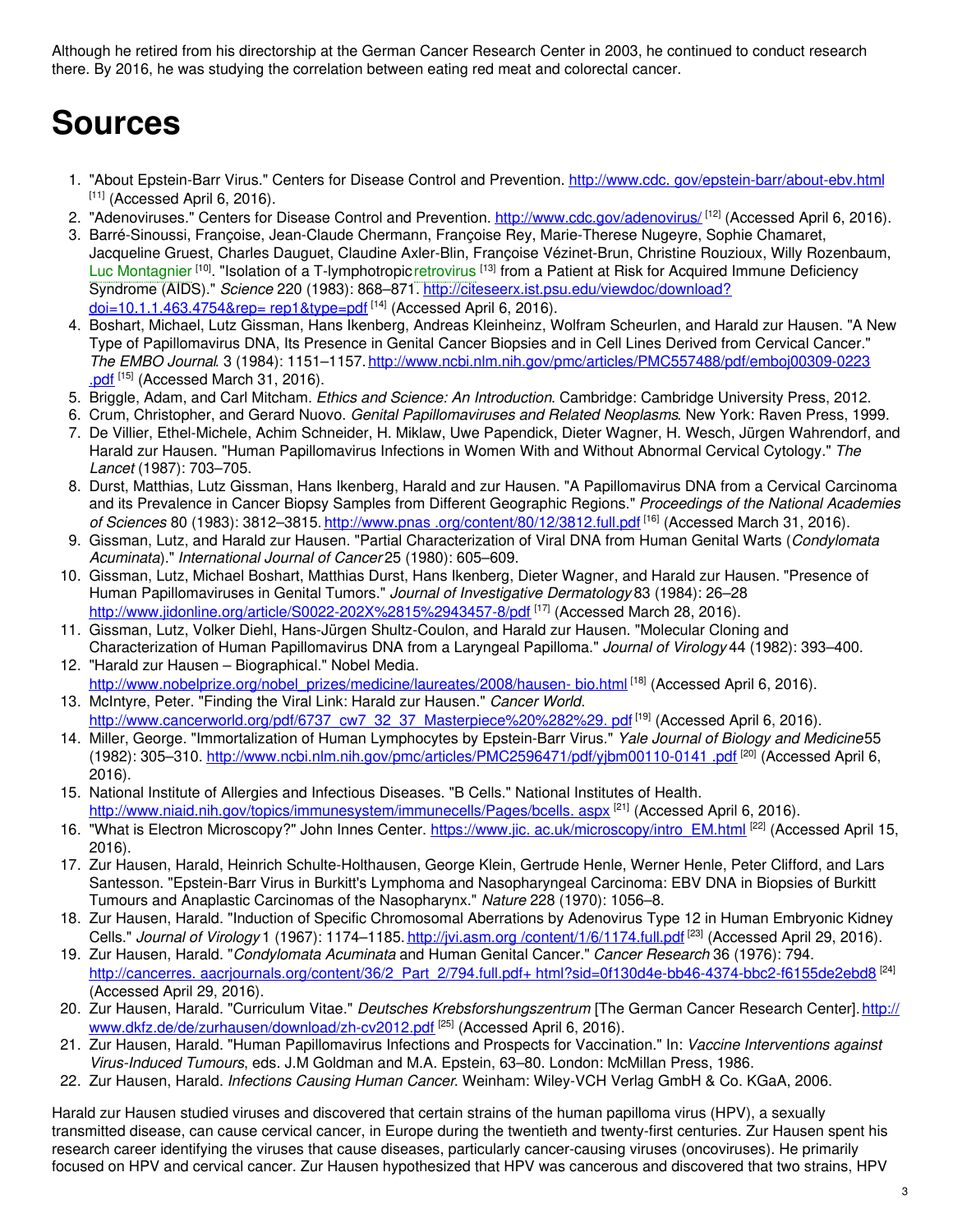16 and 18, caused cervical cancer. That discovery led to improved diagnosis of cervical cancer and the later development of the HPV vaccines, Gardasil and Cervarix. In 2008, zur Hausen won the Nobel Prize in Physiology or Medicine.

# **Subject**

Cervix [uteri--Cancer](https://embryo.asu.edu/library-congress-subject-headings/cervix-uteri-cancer) <sup>[26]</sup> Human [papilloma](https://embryo.asu.edu/library-congress-subject-headings/human-papilloma-virus) virus <sup>[27]</sup> HPV [\(Virus\)](https://embryo.asu.edu/library-congress-subject-headings/hpv-virus) <sup>[28]</sup> [Genital](https://embryo.asu.edu/library-congress-subject-headings/genital-warts) warts <sup>[29]</sup> [Condylomata](https://embryo.asu.edu/library-congress-subject-headings/condylomata-acuminata) acuminata <sup>[30]</sup> Papillomavirus vaccines <sup>[31]</sup> Nobel Prize [winners](https://embryo.asu.edu/library-congress-subject-headings/nobel-prize-winners) <sup>[32]</sup> Deutsches [Krebsforschungszentrum](https://embryo.asu.edu/library-congress-subject-headings/papillomavirus-vaccines) Heidelberg <sup>[33]</sup> German Cancer [Research](https://embryo.asu.edu/library-congress-subject-headings/german-cancer-research-center) Center <sup>[34]</sup> <u>[Virology](https://embryo.asu.edu/library-congress-subject-headings/virology)</u> [<sup>35]</sup>

### **Topic**

<u>[People](https://embryo.asu.edu/topics/people)  $^{[36]}$ </u>

## **Publisher**

Arizona State University. School of Life Sciences. Center for Biology and Society. Embryo Project Encyclopedia.

#### **Rights**

Copyright Arizona Board of Regents Licensed as Creative Commons Attribution-NonCommercial-Share Alike 3.0 Unported (CC BY-NC-SA 3.0) http://creativecommons.org/licenses/by-nc-sa/3.0/

#### **Format**

[Articles](https://embryo.asu.edu/formats/articles) <sup>[37]</sup>

**Last Modified** Wednesday, July 4, 2018 - 04:40

**DC Date** 2017-07-24

**DC Date Accessioned** Monday, July 24, 2017 - 17:55

**DC Date Available** Monday, July 24, 2017 - 17:55

#### **DC Date Created**

2017-07-24

# **DC Date Created Standard**

Monday, July 24, 2017 - 07:00

**c** [Contact](https://embryo.asu.edu/contact) Us

© 2021 Arizona Board of Regents

The Embryo Project at Arizona State University, 1711 South Rural Road, Tempe Arizona 85287, United States

**Source URL:** https://embryo.asu.edu/pages/harald-zur-hausen-1936

#### **Links**

- [1] https://embryo.asu.edu/pages/harald-zur-hausen-1936
- [2] https://embryo.asu.edu/search?text=Nobel%20Prize%20in%20Physiology%20or%20Medicine
- [3] https://embryo.asu.edu/search?text=University%20of%20Bonn
- [4] https://embryo.asu.edu/search?text=mouse
- [5] https://embryo.asu.edu/search?text=electron%20microscope
- [6] https://embryo.asu.edu/search?text=University%20of%20W%C3%BCrzburg
- [7] https://embryo.asu.edu/search?text=genes
- [8] https://embryo.asu.edu/search?text=cloning
- [9] https://embryo.asu.edu/search?text=humans
- [10] https://embryo.asu.edu/search?text=Luc%20Montagnier
- [11] http://www.cdc.gov/epstein-barr/about-ebv.html
- [12] http://www.cdc.gov/adenovirus/
- [13] https://embryo.asu.edu/search?text=retrovirus
- $[14]$  http://citeseerx.ist.psu.edu/viewdoc/download?doi=10.1.1.463.4754&rep=
rep1&type=pdf